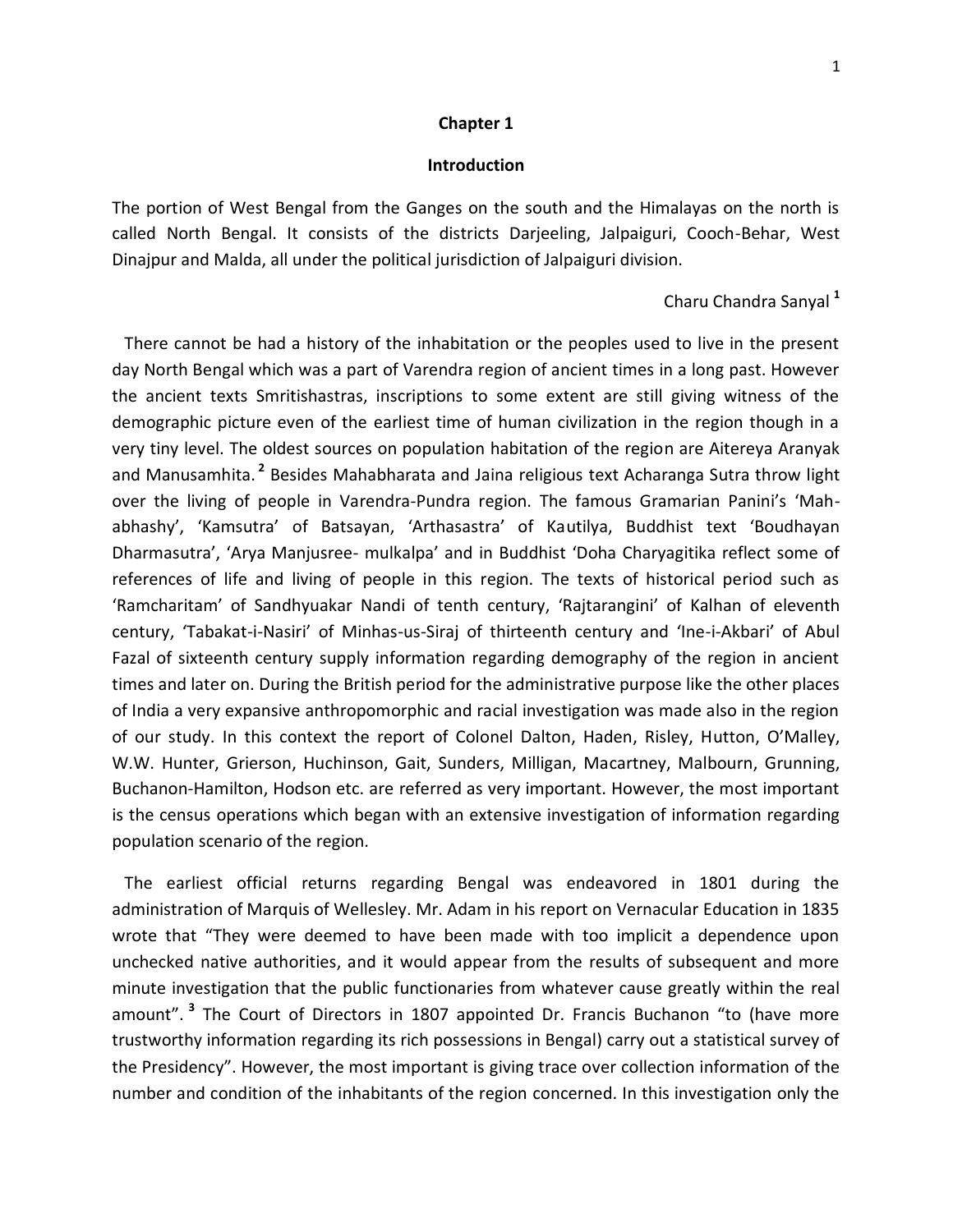Northern part of Bengal and a portion of Bihar were surveyed. As the Survey was supervised by Mr. Montgomery Martin the report was published under the title 'Martin's Eastern India'<sup>4</sup>. The volumes of the official survey of 'Historical Documents of Eastern India' include the Zillahs or districts of Behar and Patna, Shahabad, Bhagalpur, Gorakhpur, Dinajpur, Purniya, Rangpur and Assam. **<sup>5</sup>** Regarding the importance of the survey it was said in the Report on Census of Bengal, 1872 that "This work is still one of the most valuable authorities we possess regarding the condition of these parts of the country which Dr. Buchanan visited … and form the basis of all that is known on these subjects of the present day."**<sup>6</sup>** The maps of Buchanan's description show that in Northern part of Bengal he surveyed the region of Dinajpore, Rungpore, Julpigoree, Maldah with the exception of thannahs Gomastapore and Nawabgunge, Thannahs of Panchbeebee, Khetlal and Budulgachee of Bogra and Dewangunge of Mymensing.**<sup>7</sup>** Buchanan was directed that "The Governor General in Council is of opinion, that these inquiries should commence in the district of Rungpur, and that from thence you should proceed to the westward through each district on the north side of the Ganges, until you reach the western boundary of the Honourable Company's provinces'**<sup>8</sup>** However, it was in 1847 that direct was provided "that the number of houses, distinguishing Hindus from Muhammadan households should be carefully ascertained" and those directions were carried out in surveying districts later on. **<sup>9</sup>**

 During the nineteenth century India witnessed massive development and transition in every nook and corner of the civilization in its society, economy, culture and politics. Among these changes the massive mobility of people also was experienced by India. This mobility happened in internal and overseas in both natures. **<sup>10</sup>** Likewise North Bengal, the region of my discussion, was also experienced by the great flow of migration. This process got pace highly with British intrusion in the districts of North Bengal. However, the process of migration was mainly comprised by the one way immigration into the region. Emigration, the other part of the phenomenon of migration was insignificant in nineteenth century North Bengal. Honorable Richard Temple reported that even during the time of famine of 1874 in Bengal there was no incident of emigration from the region of North Bengal. **<sup>11</sup>** Amlan Datta, a sociologist, opined that migration situation in Northern part of Bengal was more intricate as the region experienced and had been experiencing the steady and ceaseless inflow of immigrants both internal and external in nature. **<sup>12</sup>** In fact, the region of North Bengal had a long tradition of experiencing immigration, though in slow process, with its geo-physiographical nature. This was accelerated by the colonial and post-colonial and even post Bangladesh liberation periodic internal and external developments. **<sup>13</sup>**

 This phenomenon of migration has been noticed as the backbone of the study of demography in North Bengal region from the scholars of various disciplines academic and non-academic both in nature. But there are few scholars from history for the study of demography or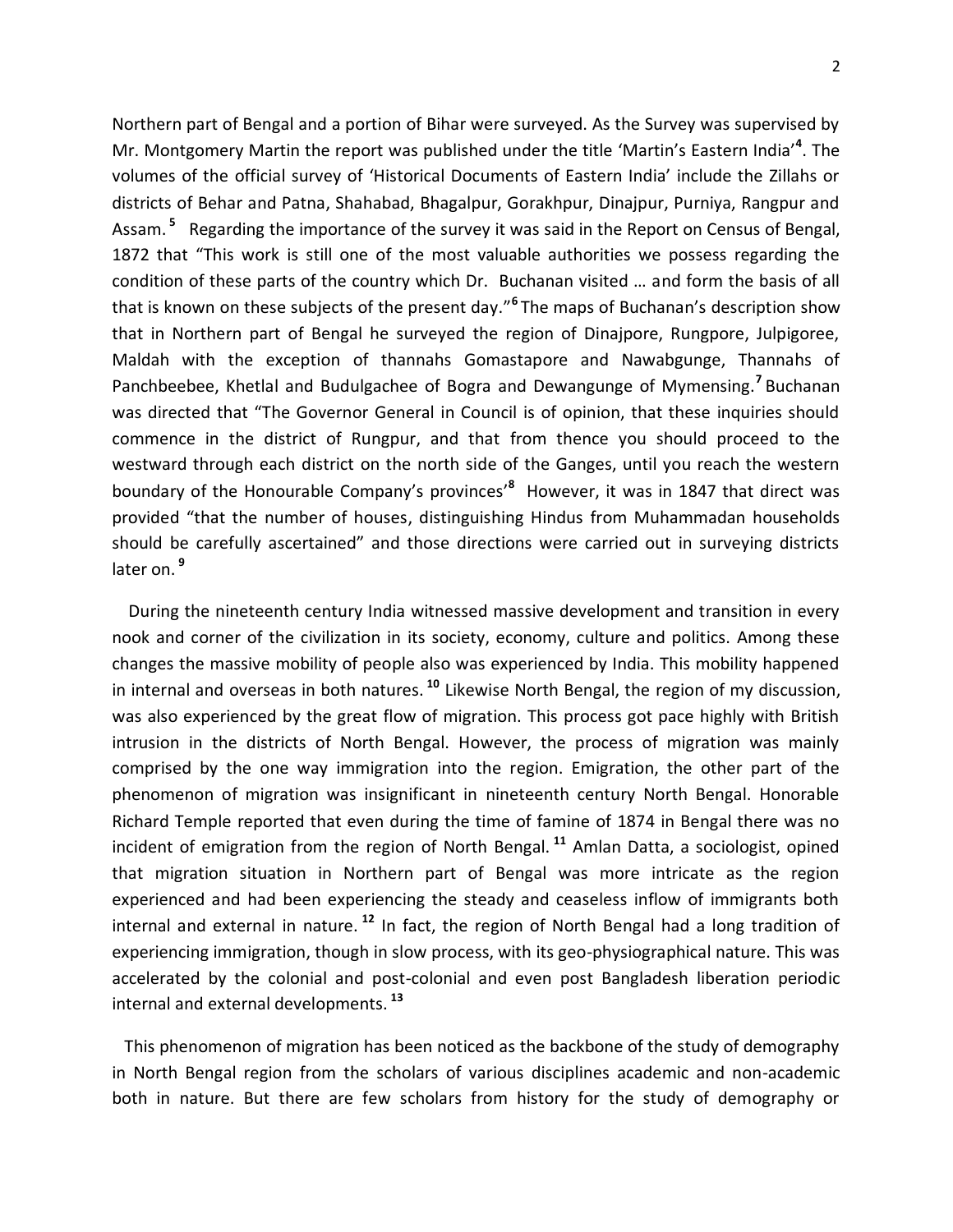demography historians. For this reason it is said that migration analysis, which is an important area of demographic study, in India have been ahistorical to date and the concern of the Indian historians on the role of migration in Indian history is questioned.**<sup>14</sup>**However, recently number of historians have been and are being engaged in the study of migration from historical perspective taking it as a historical phenomenon. However, if we make a survey of literature on historical researches on the history of North Bengal it will be found that in most of the works the central focus had been and has been given on the structure, evolution, composition and transition of demographic ingredients such as society, economy, politics and culture in macro level and caste, ethnicity, trade, agriculture, land settlement, politics, political movements, language, literature and cultural practices in micro level. Since the last decade of the last century up to the present decade of the present century historical investigation on North Bengal got a great pace and has become enriched. In this enrichment the University of North Bengal the scholars produced by it had a good and progressive impact.

 In the monumental work of Suniti Kumar Chatterjee in 'Kirata Jana Kriti'**<sup>15</sup>** we do have some idea of the North Bengal demography since the earliest time. But it was Charu Chandra Sanyal the eminent scholar of North Bengal who institutionalized the research of history of post – colonial North Bengal.**<sup>16</sup>** Very interestingly two of his monumental works were on the investigations of the people of North Bengal, specially of the aboriginals one was on the Rajbansis**<sup>17</sup>** and the other one was on the Meches and the Totos **<sup>18</sup>** of this North Bengal region. However, both of his works were on sociological model and these throw light over the partial demography of North Bengal. In this context the Mahduparnis of Speciall issues on each district of North Bengal including its Uttarbanga issue also was the effort from the people of this region to focus on the history of different parts and different aspects of North Bengal. It should be mentioned here that historical writings in North Bengal has been running in two parallel line one by the non-aboriginal migrants and the other by the aboriginals. In these writings naturally the demography of North Bengal and its transition frequently comes. However, rapid increase in writing on North Bengal many of the time it produces large proportion of ahistorical investigation without any historicism in them, especially when demography becomes concerned with it. This kind of ahistoric and un-historic study results in misguiding of people in different issues. It may be dangerous in the region like North Bengal where ethno-cultural movements are in existence from both in liberal and radical form. So a proper scrutiny of North Bengal Demography in its transitional profile is not only academic necessity but it also is necessary for the security of this region, of the State , of the country and over all for the interest of the people of this region who have been living century after century together in spite of their multi-lineal diversities.

 W. Scheidel in the essay 'Progress and Problems in Roman Demography**<sup>19</sup>** thought of the study of the size, structure and development of human populations as demography. Hauser and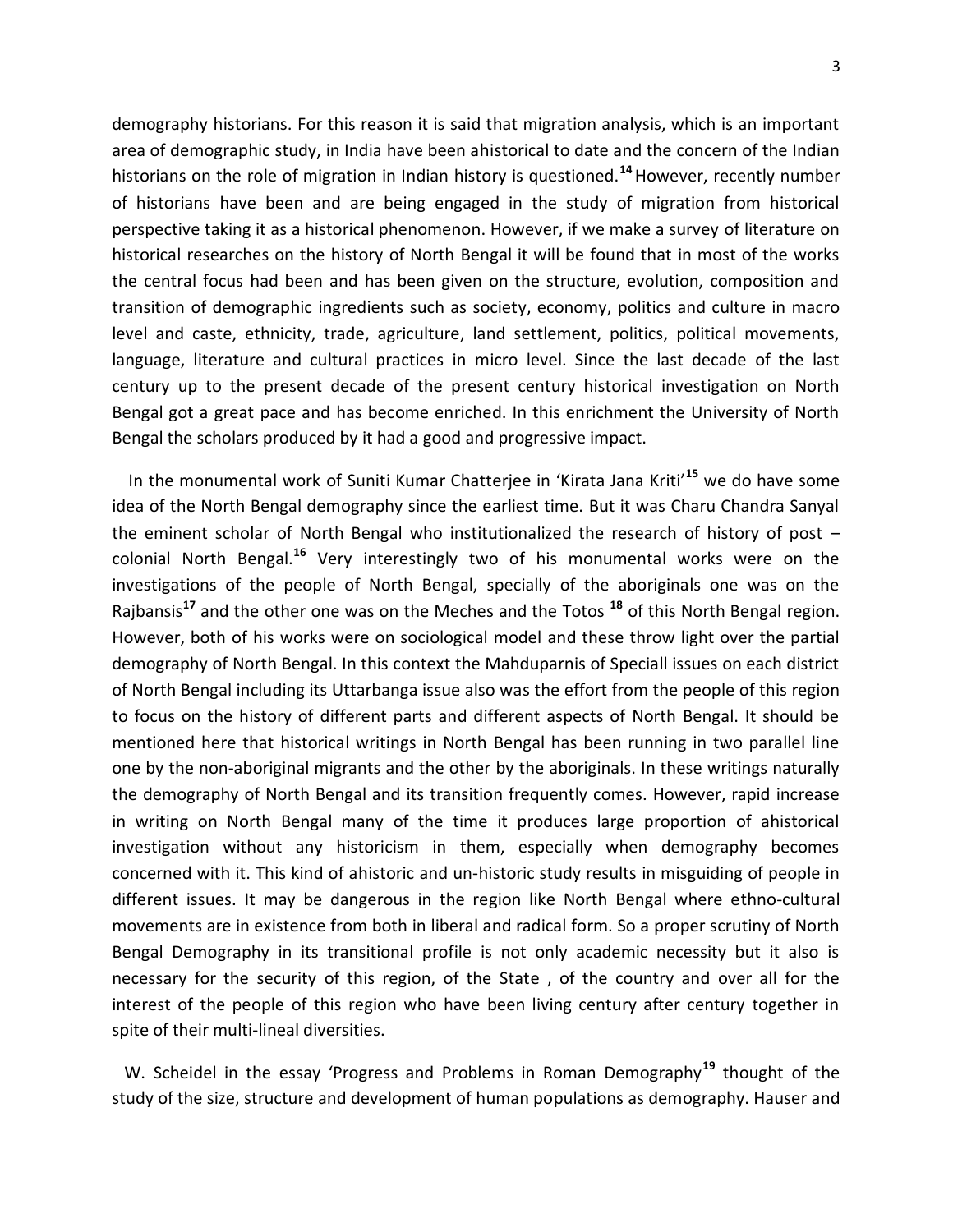Duncan**<sup>20</sup>** regarded demography as the study of population in size, territorial distribution, composition, changes and ingredients of the changes. Here lies the origin of formal demography comprising fertility, morality, age-structure and spatial distribution of human population and he population Studies concerning changes and composition from disciplinary point of view. This originated since the time of Thomas Malthus. Formal demographic study is generally based on mathematical analysis of populations and population studies take data from other social sciences. Overall demography is regarded as the empirical foundation of other social sciences. In this context it may be said that the study of demography from historical attitude is the analysis of data from various disciplines as per the population studies. The discipline of history makes study over population with sociological and economic perspectives. **<sup>21</sup>** If history is taken as 'gradual evolution of civilization' then the people, the central point of civilization is naturally studied in history.

 But demography as phenomenon of study always remained the terrain of the disciplines of Sociology, Anthropology, Economics and Geography. However, in pragmatic analysis it is found that in all the changes of civilization demography plays the centrifugal role in making changes and being changed. So in different fields demography is taken differently and thus the study of cultural demography, social demography, economic demography, political demography, religious demography and so on. The discipline of history is free to go in discussion of all the above said demographic spheres. Thus the study of demography in history also become from multi-disciplinary perspective and multidisciplinary way making the historical study of demography functional. North Bengal as with its diverse geo-physiographic nature contained diverse demographic communities based on religion, caste, creed, ethnography and over all culture. So to study North Bengal demography one has to maintain multi-disciplinary attitude, multi-disciplinary methodology and multi-disciplinary data and information to proper investigation of the phenomenon. Though there are large number of scholastic work and researches on North Bengal of Indian part there is no pure and sole demographic study from historical outline and point of view. So a proper academic analysis of North Bengal demography is of a great necessity.

 During the post-second world period a world-wide development due to the phenomenon of decolonization and emergence of subaltern consciousness a problem arose regarding the concept of Nation-State as the apparatus of governance and on the basis of this new sociopolitical climate another phenomenon of demands of the different segments of the populations of nations for fulfillment of their aspirations emerged. **<sup>22</sup>** Thus the conceptual phenomenon of 'imagined nationalism' turned into new development of 'sub-nationalism', 'proto-nationalism' or 'infra-nationalism' as the scholars of this field conceptualized. So a new trend of discussion began in the last quarter of the last century with new theoretical form of 'infra-nationalism' or 'supra-nationalism' with pragmatism in contrary to the concept of presence of so called 'Nation-State'. In this line of study the trait of research in the paradigm or conceptual frame of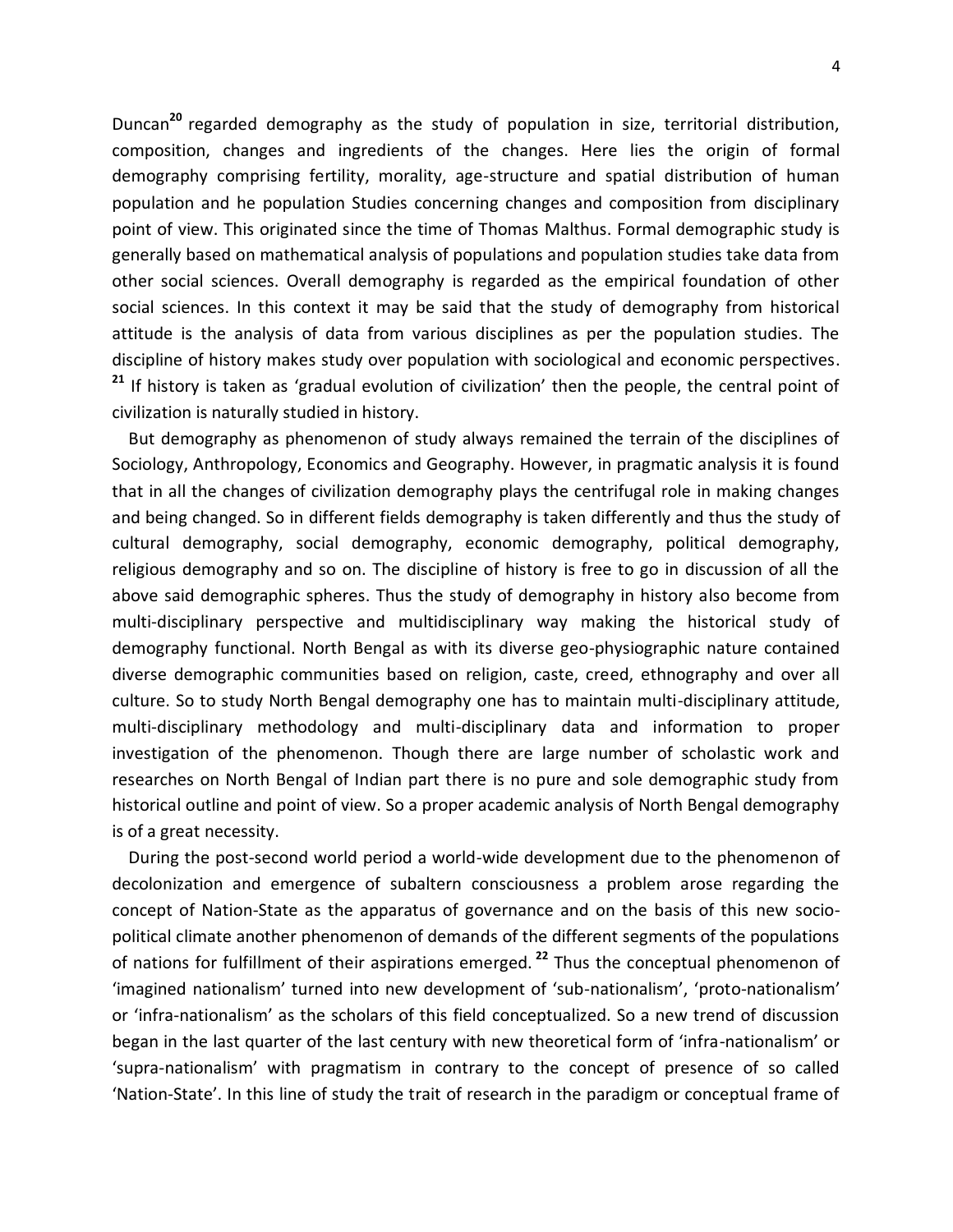'ethnicity, regionalism, nationalism and integration' has developed. In this context the region of North Bengal is of a great importance. Professor Sarit K. Bhowmic in an essay on plantation workers of Jalpaiguri-Darjeeling belt has objectively examined the handicaps in the way of integration based on ethnic differences. **<sup>23</sup>**. Professor Tanka Bahadur Subba in his 'Limbu Nationalism and Integration' hinted another ethno-national issue of this trend of usurpation of eagerness of the Limbus of East Nepal, West Sikkim and the hill areas of Darjeeling district for a 're-delineation of their national boundary.' **<sup>24</sup>** in other places Prof. Subba propounded the 'thesis of Negative Solidarity 'in relation to 'Inter-ethnic-Relatiionship in North-East India'. **<sup>25</sup>** The theory of 're-delineation of national boundary' is also true in the eagerness of the Lepchas in Darjeeling-Sikkim belt and also of the Rajbansis in Goalpara-Cooch Behar-Jalpaiguri-Rangpur belt. In this new trend of sub-nationalism or supra-nationalism a good number of ethnic organizations and ethnic movements have emerged in different parts of North Bengal. So to understand the root of the problem and follow the governmental policy as per the demographic profile of North Bengal with its transition ought to be examined very seriously from a heavy academic stature from historical objectivity. So I have taken this heavy weighted issue of demographic profile of North Bengal solely in my doctoral thesis.

 In the line of the above said academic analysis it also should be noticed that on the basis of that ethno-cultural supra-sub nationalism different demands and counter demands, moves from organizational level, both the socio-cultural and political, and intellectual level have been reflecting. Thus in the form of socio-cultural and political organizational level UKD, UTJAS, KRI, BKRP, KPP, AASU, G.L., GNLF,TASO, LGA, NBCA, BRKS emerged. Thorough these the people of North Bengal concerned with those organizations have been trying to revive, reserve and develop their culture and heritage. On the other politically they have been moving to have constitutional, administrative and political privileges and rights. On the other hand in the intellectual level the marginalization of the concerned community has been raised. Even the agonies of the intellectuals for their own communities also are reflected in their writings. For example in 'Uttarer Galpo', Dinesh Dakua<sup>26</sup> portrayed the agony of Rajbansi Jotdars and A.R. Fonning's**<sup>27</sup>** realization of the Lepcha People's marginalization in his 'Lepcha: My Vanishing Tribe' have been reflected. So to investigate the root of all these developments and justify the demands and counter-demands the true picture of demographic profile of North Bengal is the dire need of the time.

 With this objective I have selected the phenomenon of demographic profile in the area of our present day North Bengal in the State of West Bengal, India as the area of my study comprising the post-independent periodic five districts of Malda, West Dinajpur, Darjeeling, Jalpaiguri and Cooch Behar within the period between 1871 and 1991, the one hundred and twenty years of transition of that demography. It began with the year of 1871 as the activities of surveying the population data from the end of the government of Bengal for the Census of Bengal, 1872 in that year and records being since the year. **<sup>28</sup>** The study will end in 1991 taking the last decadal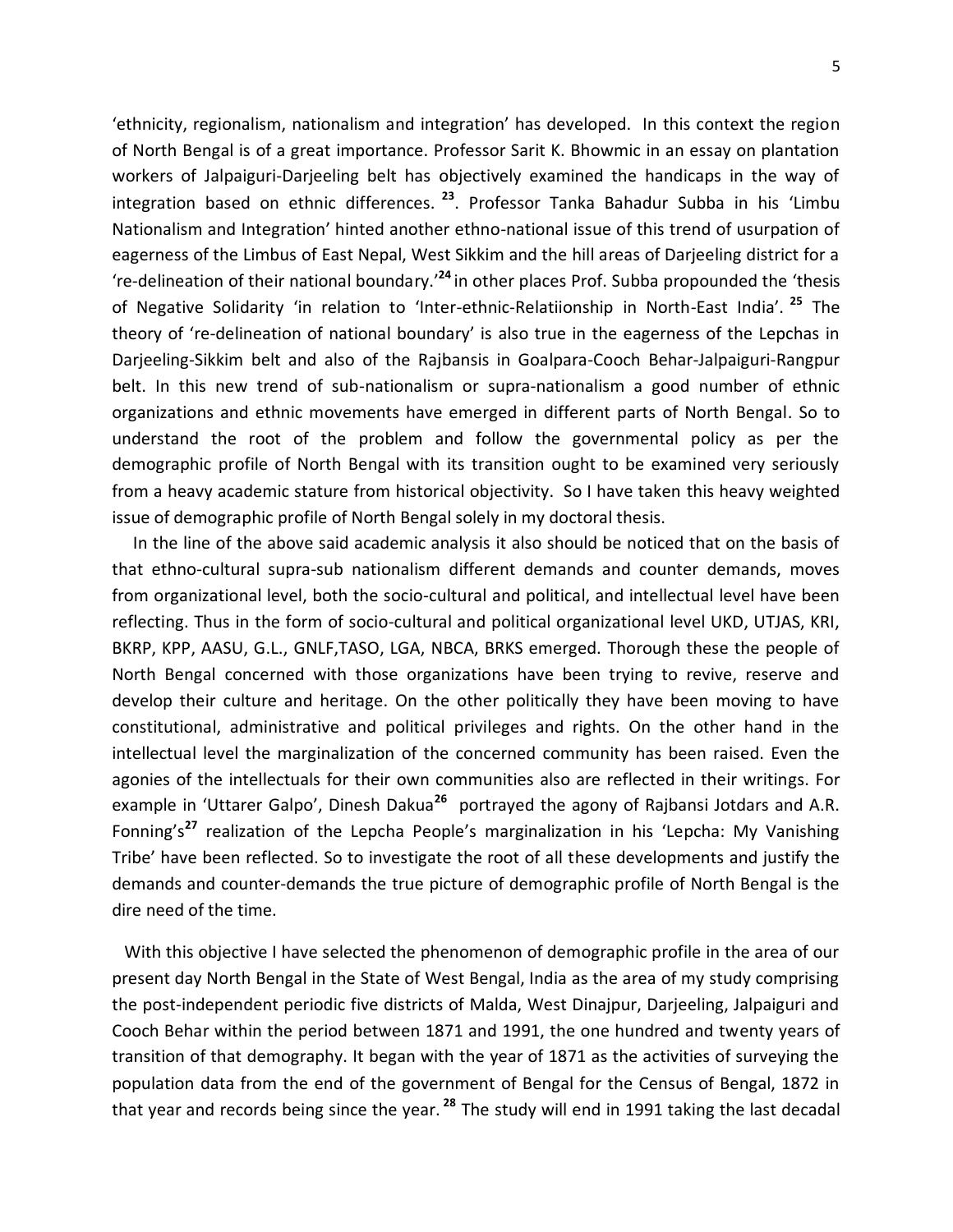census of the twentieth century and year preceding to the year of division of the district of West Dinajpur. This will also help us to confine our discussion within the two (Nineteenth and Twentieth) centuries. Thus this long lineal period of study will also help us in examining the transition of the composition, structure and nature of demography of North Bengal in different stages and different phases of the period such as Colonial period (1871-1947), Post-Colonial Period (1947-1971) and Post-Bangladesh Liberation period (1971-1991). Because the dividing lines of the periods are the milestones not only in the Indian history but also in the history of Bengal as well as North Bengal.

 The first dividing line of the year of 1947 was the greatest earmarked in the history of Indian, Bengal and North Bengal not only partitioning territory but also partitioning the demography of the land. Considering its importance it is discussed as partition history and also as partition in South Asia. **<sup>29</sup>** On the other the other dividing line of 1971 was another important year for the history of South Asia as the year of Bangladesh Liberation War mostly affecting demography of State of West Bengal as well as the Northern part of the State. As a whole I have divided the work under eight chapters among which the third, fourth and fifth chapters are the epicenter of my study. As the investigation has been carried on the profile of demography of North Bengal so five pillars of the demographic profile such as numerical strength and size, phenomenon of migration affecting the strength, religious composition of the demography, caste and ethnic composition of the demography and linguistic distribution of the demography have been given larger space dividing into two chapters and providing large number of pages. In other chapters comparatively much less space and pages have been given as the associative chapters of major study of those two chapters. However, the following is the brief introduction of the chapters discussed in followings.

 In the first chapter, in which this discussion is going on, I have tried to introduce with the theme and the area of my study. After giving a general introduction of the theme 'demography', I have discussed the essentiality of the study of demography from historical perspective in Indian context in general and North Bengal in particular. The chapter also carried the details of the discussion of the whole of the study in brief. The justification of the title of the theme and the period taken for study has also been elaborated here. The chapter also says about the process and methodology of the whole of the work collecting and selecting data mainly based on Government records such as Census Reports and Government reports. Thus the introduction beginning with nineteenth century development passed through out the twentieth century which we are discussing being in twenty first century.

The second chapter may be taken as the background of the major study of demography of the region of North Bengal of Indian part discussed in the proceeding chapters. This is the discussion of the Geo-historical profile of North Bengal within the period. It has been discussed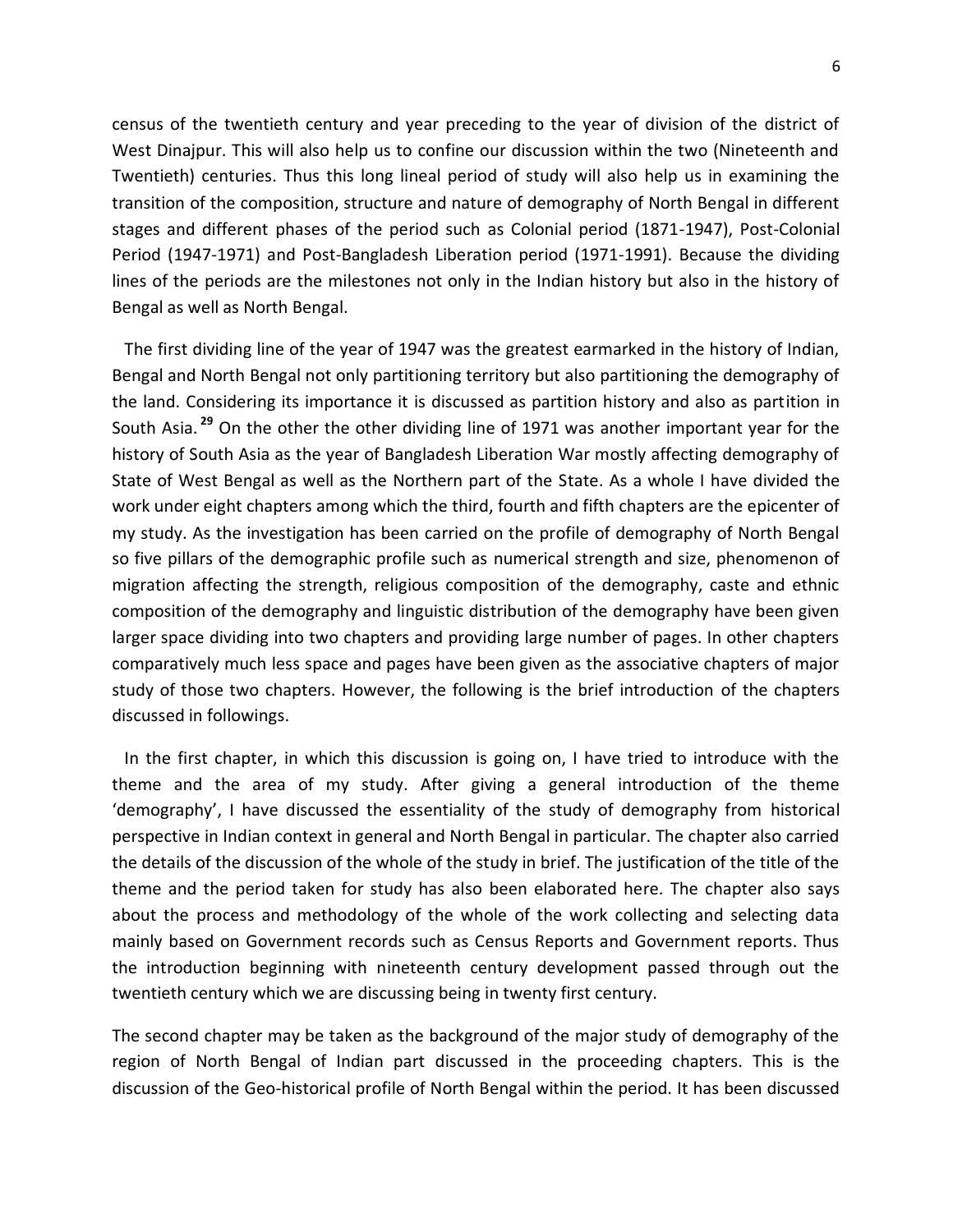in three sectional divisions of the chapter. In first section I have given the general introduction of development of North Bengal taxonomically and geo-administratively since the earliest time. Here I have used mainly the secondary sources available for the stud of the region. In the second section of the chapter the development of the districts of North Bengal under my discussion has been recorded collecting information from various government records. It elaborates the emergence of the four districts and the State of Cooch Behar under discussion as the modern geo-administrative units. This also discusses the modernization of the four districts of Malda, Dinajpur, Jalpaiguir, Darjeeling and the State of Cooch Behar under the British domination leading to the emergence of modern North Bengal in Indian part. It elaborates the development up to the independence and partition of India.

 In the third section of this chapter I have mentioned the post-partition organization and reorganization of the districts under discussion with territorial distribution and redistribution of the districts of West Dianjpur and Darjeeling up to 1956 and the inner administrative organizations and reorganizations of the districts till 1991. This reveals the impact of the geoadministrative development on the demographic scenario of North Bengal in a greater extent. In fact the geo-historical formation and the geo-physiographical location of North Bengal turned it migrant prone zone extracting and attracting the peoples of different parts of Bengal, India and neighboring territories made the region an ethnological museum.

 As the third, fourth and fifth chapters of this study are regarded as the epicenter of the study, the third chapter and fourth may be considered more centrifugal of the study. In this chapter the boney figure of the demography numerically with statistics of migrations with simultaneous linguistic interpretation. Mainly based on Government Records such as the Census Report and administrative Reports a large number of tables have been compiled on the profile picture of demographic data of North Bengal in this chapter for the whole period of discussion between 1871 and 1991. In third chapter I have discussed the Colonial Period (1871-1947) and in the fourth Post-colonial period (1947-1971) and post-Bangladesh liberation period (1971-1991). The first section of Colonial period again has been divided into three subsections of 1871-1901, 1901-1941 and 1941-1947 periods. Each of the first two sections has been again divided into more sub-subsections. Here it should be made clear though chapter has been entitled as 'pattern of migration and demographic changes' I have discussed first the demographic profile in each of the first subsections of the sections and then discussed the factor and actor effecting and affecting the demographic profile of the region. In the fifth section of this chapter the profile and migration have been discussed simultaneously for the period of 1941-47. Likewise the post-colonial period (1947-1971) has also been divided into two sections discussing in the same way the demographic profile first and the phenomenon of migration latter. The final section of the fourth chapter of 1971-1991also contains the demographic profile in first section and phenomenon of migration in the second section for the same period. The Chapters contain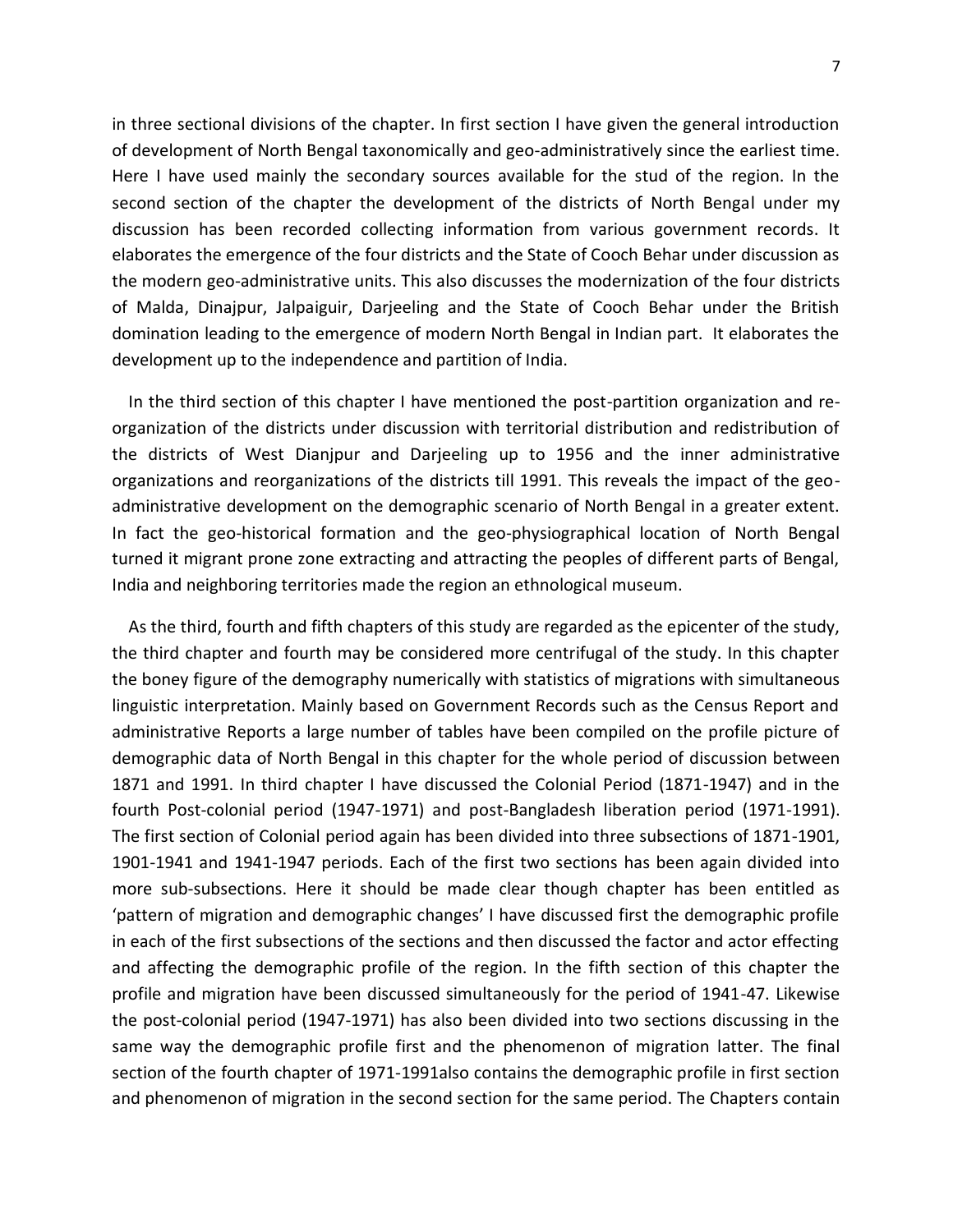all the data collected mainly from each of the census for each of the decade for both the demography and migration. Thus the chapter discloses the demographic scenario of North Bengal for the contemporary period with contemporary sources. It indicates the increases and decreases, growth and decline of the population in each of the districts of North Bengal comparing each with others and also with the State. It also focuses on the changing nature of migrations into North Bengal districts from induced, invited or forced migration to forced or displaced or evacuee immigration to illegal immigration or infiltration into the districts of North Bengal effecting and affecting the demography of North Bengal.

The fifth Chapter of this discussion entitled as 'economic changes' highlights over the impact of changing profile of demography on the economic scenario of North Bengal. in discussing this chapter it has been seen that as the economic factors led to the changes in demography of the region bringing and attracting large number of people into the North Bengal districts, the new demography again with their new economic activities led to the changes the economic picture of the region and the changes is being witnessed by the region since the last quarter of the nineteenth century. It also has been seen in the discussion of this chapter that the 'so called' outsiders or the immigrants gradually became the carrier of the economic transition of the region. This change was witnessed both in rural and urban areas but mostly in the urban areas leading to the towns of North Bengal basically settlers' towns. Besides, the changing demographic profile with emerging functional groups also affected the economy of the region. This transition became more apparent in the post-colonial period with large volume of refugee immigration into North Bengal districts making Siliguri a prosperous town for example. However, as my effort is to show mainly the changing demographic profile so I have not gone much deeper into the discussion of economic changes brought by the demographic changes which may become in the form of another dissertation. Here the chapter has been divided into four section indicating changes in agrarian economy, industrial economy and trade and commercial economy and finally in fourth section showing he economic composition of the demography in the region.

The sixth chapter of my discussion is the second, possibly the largest in size, important chapter of this study. In the chapter in name of 'Cultural Changes' three important ingredients of demography such as religion, caste and language have been taken to highlight changes in composition of the demographic profile North Bengal . As the continuation of the third and fourth chapter here formation of the profile of demography has been analyzed informatively based on caste, religion and language. However, much importance as well as space has been given to religion and caste. Investigation of the religion and caste and ethnic profile of the population of North Bengal has been done very objectively collecting information from each of the decadal census and government reports for each of the decade. For proper scrutiny of the cast, religion and ethnic and linguistic profile the chapter has been divided into seven sections. In the first three sections the changing profile of religious demography of North Bengal for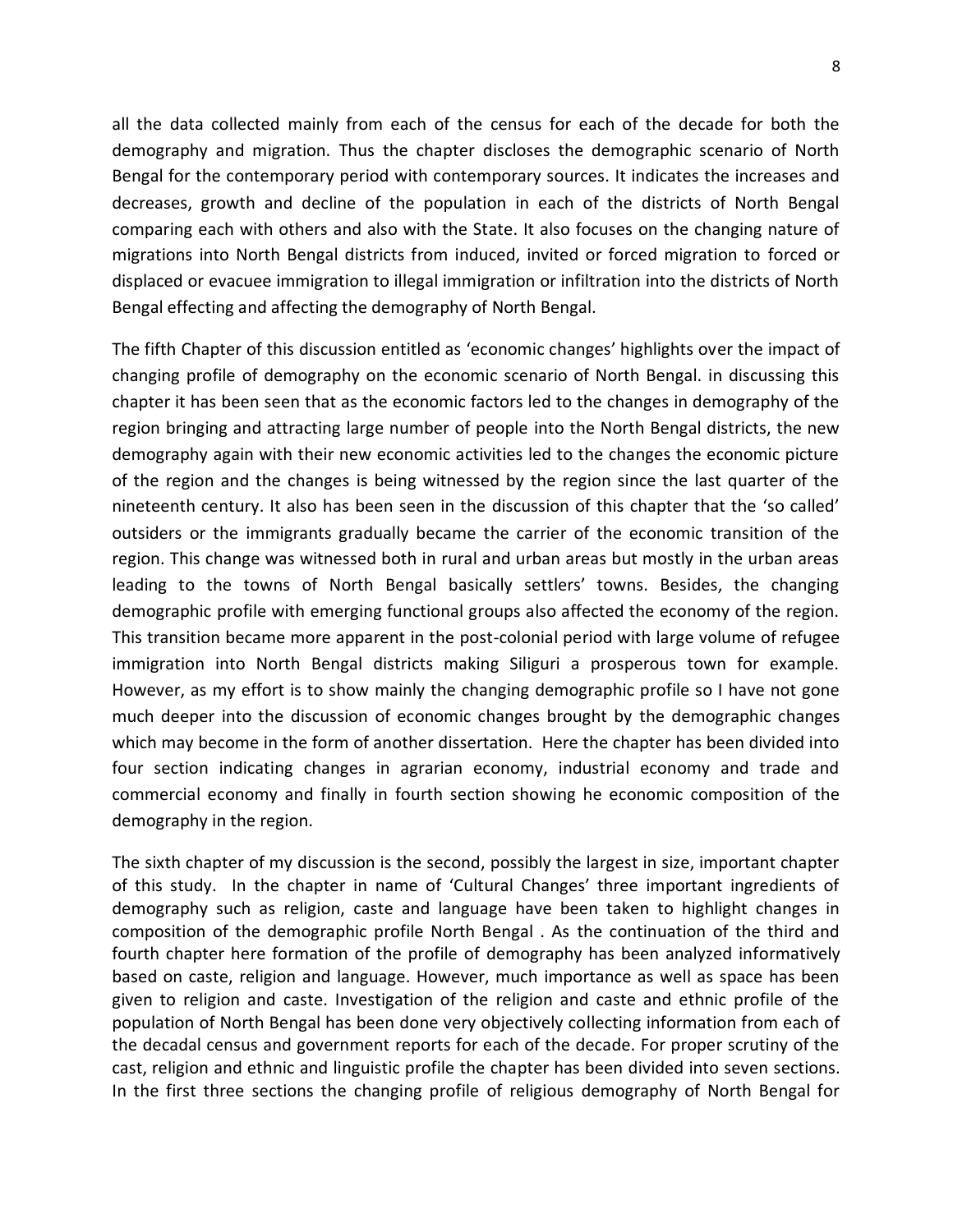three phases of Colonial period (1871-1947), Post-Colonial Period (1947-1971) and Post-Bangladesh Liberation period (1971-1991)periods has been examined. In the succeeding fifth to sixth sections the caste demographic profile of North Bengal has been surveyed for the said three phases. In the seventh section of the discussion language has been taken as the parameter to investigate and corroborated the changes happened in the demographic profile of North Bengal. In all cases large numbers of tables have been compiled from the government data to statistically analyze the profile of North Bengal demography in transitional form within the three phases of our discussion.

In the Seventh chapter, another important aspect of study, 'political changes,' has been discussed dividing it into two sections. In the first section the emergence of political awareness among the people of North Bengal with the changing profile of demography has been examined. The political orientation of the people of different physiographic location of North Bengal which had been formed by the different caste, ethnic and religious demography also has been investigated. In the second section the participation of the people in electoral politics has been investigated. In this section the political orientation of the refugees also has been highlighted with the changing occurrences in Bengal as well as in North Bengal. Most importantly the transition of political orientation of the people of this region with the transition of demographic scenario has been scrutinized from historical point of view in this chapter. Over all the communalization of politics, caste mobilization of politics also are tried to be examined in this chapter.

The last portion of my discussion, the vital section as the observations and findings included in it, has been incorporated in the eighth, the last chapter of my work that is in the concluding portion. In this ending chapter of the work the observations gathered throughout the work have been elaborated and analyzed from historical perspective indicating the difference with the perspectives of other disciplines in demographic study. After the whole of the discussion in long linear process to be helped to identify the changes in proper way both the evolutionary and revolutionary changes in caste demography, religious demography, linguistic demography, cultural demography, economic demography and also in political demography. In fact, the geophysiographic-historical formulation of North Bengal culminating with its variety of economic possibility led and made it inhabitation of the people belonged to different parts of India, Bengal and also from the adjacent sovereign lands. So the statistical analysis of the so called 'Pandaav-barjita' North Bengal during the period between 1872 and 1991infering the growing nature of the region from demographical point of view has been concluded in this last chapter. Here the evolution for the period of discussion as a whole in all respect of demography has been depicted. In this the graphical presentation has been done. The structural , de-structural and re-structural evolution of the demography of North Bengal with balancing, de-balancing and re-balancing it from caste, religion and linguistic point of view also have been inferred here in this concluding chapter.

Methodology: The study of demography as we have seen varied in nature from discipline to discipline. In most of the social sciences the study mainly based on sociological data collected from survey of a particular given area and the sample survey is taken in sociological, economic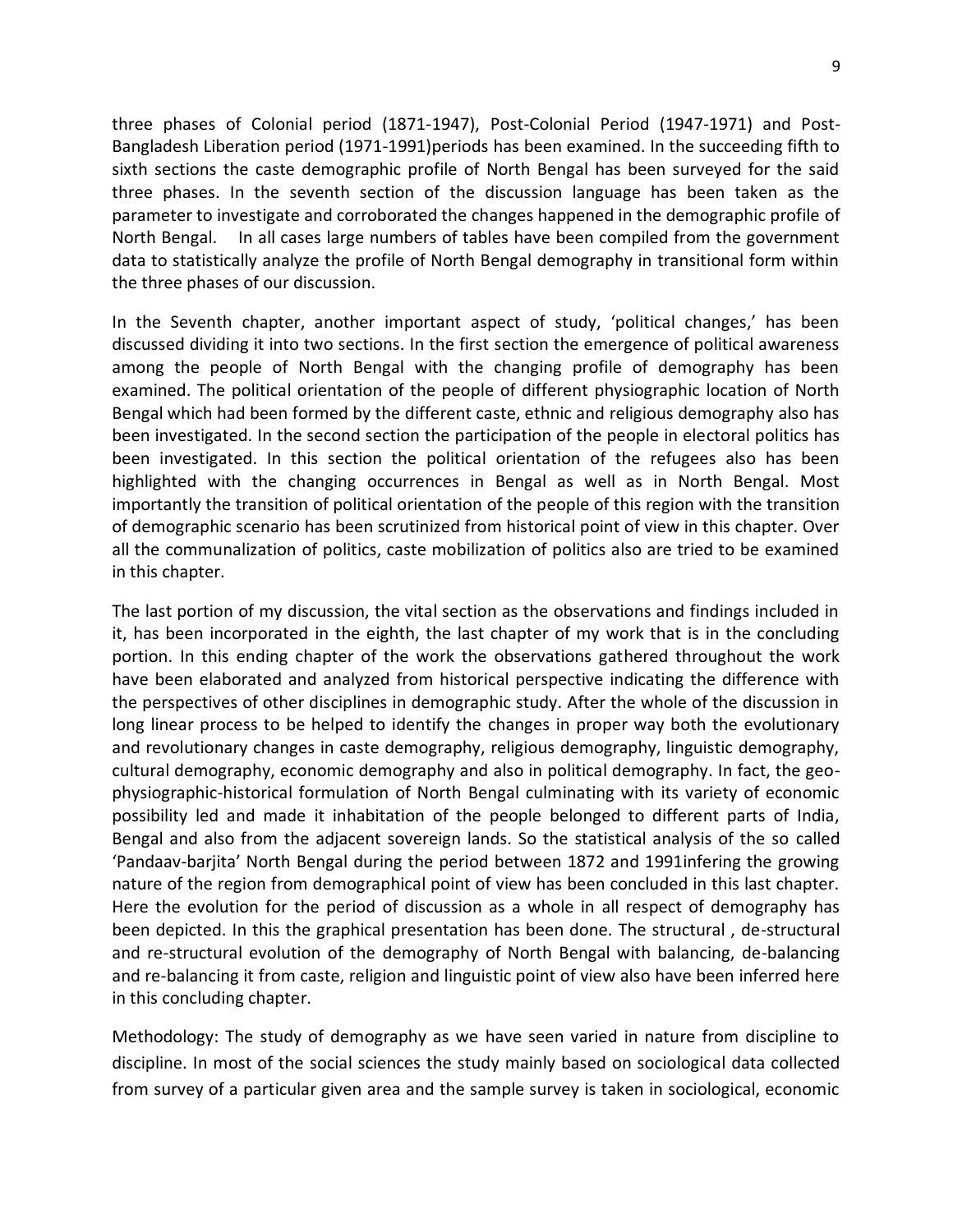and geographical investigation of demography. Demography, being itself a discipline basically based on statistical data. However with this the formal study of demographics and population study evolved. Here in my study of demography I have followed more the method of population study in a long linear method taking a long period of 120 years for my study. In this context the methodology of other social sciences such as the ingredients of demographics and field survey also has been followed. But most importantly following the line of discipline it has become more a statistical study.

In this statistical analysis the study has, naturally, become documentary with quantitative documentation. So I have collected and used sources containing the numerical data of demographics on primary basis. In this the most important is the Government document of census though primary but published source beginning from 1872 onwards. These governmental demographic records developed in an evolutionary process being more and more accurate with the time and being more voluminous having demographic data. Even with the passing of time different data of population for a particular region were recorded in different volumes. It also evolved from provincial level to state level and state level to district level and even village level record of demographic data. So the census records have been made the basis of this study. To corroborate the census data the various administrative records of Government of Bengal and the Reports of Survey and Settlement have been consulted. However, most of the survey records used the data on demography collecting from the census records. Prior to that Buchanon, Hooker, Hodson had been quoted. For these reports and records the National Library, Kolkata, the Asiatic Society, Kolkata, the Library of Gouhati University, the Reference Section of North Bengal University Library, the North Bengal State Library,Cooch Behar, The Uttarpara Library, Hoogli , The Census Bhawaban, Kolkata greatly helped. On the other for the unpublished sources concerning demographic records were collected from the most of the above said library archives and most importantly from the West Bengal State Archives, Kolkata. Here numbers of I.B. records have been consulted concerning North Bengal, the region of my study. It should be mentioned here that I have tried to use the contemporary data of the period taken under discussion. For example for investigation of the periods of 1870s I have mostly consulted the Report on The Census of Bengal, 1872 and the series of Statistical Accounts of Bengal of W.W. Hunter for each of the district under my study.

Besides those Census records, administrative records various other governmental publications such as Bengal District Gazetteers , Eastern Bengal and Assam District Gazetteers, West Bengal District Gazetteers, Election Records, the administrative records of the Cooch Behar State etc. also provided huge information on the study of demography of North Bengal districts. The news papers concerned with the contemporary periods also have been used largely in this study. Thus the Anadabazar Patrika, Dainik Basumati, The Statesman, Hindustan Standard, Amrita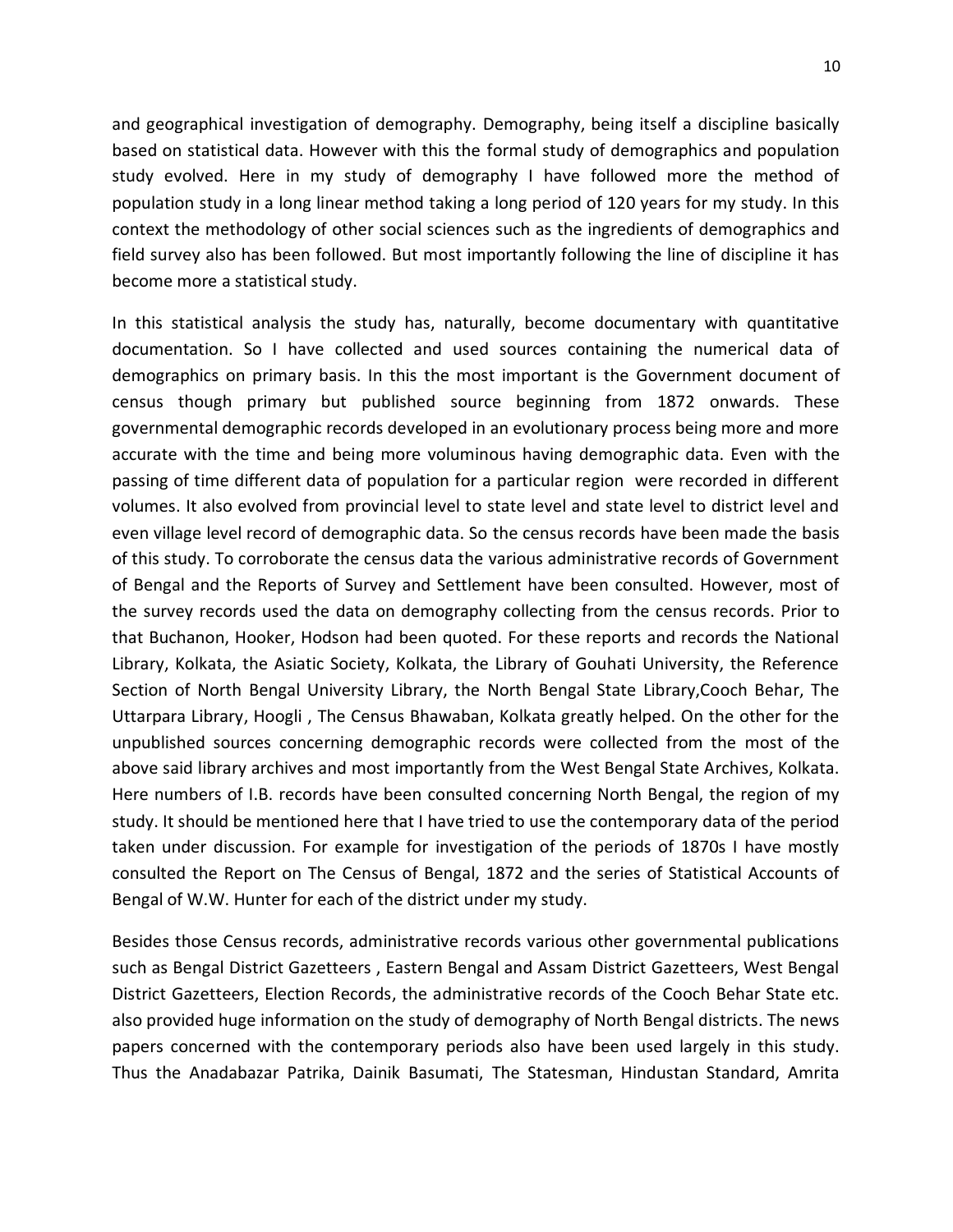Bazar Patrika and many others have been used referring information relating demography of North Bengal directly or indirectly.

 As the study is under the researchical frame of 'regional history' or 'local history', though in macro level it contained information from various North Bengal based little magazines, news papers, periodicals, weeklies, leaflets in published form have been used with an aim of using local sources containing information of locally local level and also of reaction and responses of the people witnessing the changing demography of the region. The local publications also reflect the every nook and corner of the socio-cultural-economic-political life the given region. Besides, the publications of different political-social-cultural organizations also have been used in examining the cultural, economic and political changes relating with demography of region under my study. Another aspect of the source the oral tradition such as different proverbs, folk literatures has been used in the study. Most importantly a large volume of survey in the form of interviews with the people of different stature and from different parts of North Bengal has been done. It resulted in having large volume of information concerning construction, deconstruction and reconstruction of the demographic profile of North Bengal.

A vast survey of literatures from national level to local level and from English language to Vernacular has been done to from various theoretical concept concerning the demographic profile or composition with its transition effecting and affecting the economy, culture and political balance of North Bengal for its transitional period of hundred twenty years of my discussion. The secondary sources created by the intellectuals of this region also helped in getting ideas psych of the people of this region on the transition of demography from colonial to post-colonial to post-Bangladesh liberation period with number of various associative impacts.

With all these sources I have made my study into two ways of statistical analysis and theoretical discussion. For the demographic analysis of the region for the given period elementary measures like numerical strength of the districts, their proportion to the total strength of North Bengal, growth from decade to decade, rate of growth or the increase or decrease in the growth in compare to the previous decade have been compiled and computed from the Government Records concerned. Even district wise distribution of demography based on caste, religion and language and data of migration also have been compiled and for the lack of spaces in most cases the district level compilations have been given in the appendix of the concerned chapters. The mathematical measures also have been taken into account in this context.

Finally to make understand this vast statistical information of demography and to have visual analysis of the demographic data graphical presentations have been used in this study. Numbers of graphs, linear Pie chart and histograms have been figured in concluding chapter to form the overall conception of the demographic changes in North Bengal of my study during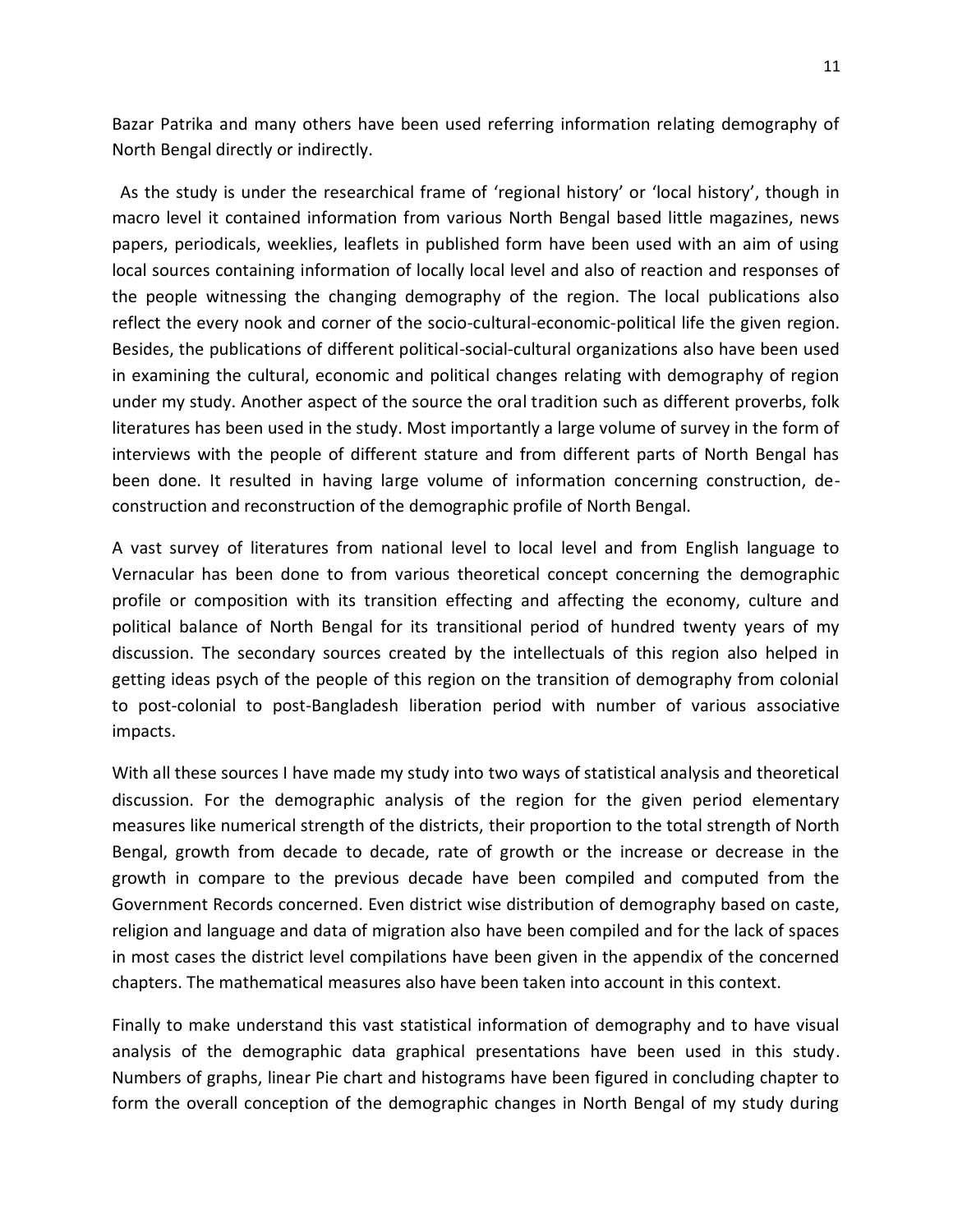the period between 1872 and 1991. With this maps of different times also have examined to form the apparent ideas of demographic changes with the administrative organizations and reorganizations. Some of the maps have been given in the appendix. A few documents related with demography of this region directly or indirectly also have been given in the appendix portion of this study. Last but not the least important is that in terms and terminologies the spellings of government records have been used in compilation of the tables though in other places the usual spelling have been used. Thus the spelling Jalpaiguri, Dinajpur, Cooch Behar have been used in some of the tables as Jalpaigooree, Dinagpoore and Kuch Bihar.

## **Notes & Refference**

- **1. Sanyal, C.C.,***The Meches and The Totos: Two Sub-Himalayan Tribes of North Bengal***, the University of North Bengal, Darjeeling , West Bengal, 1973**
- **2. The earliest literary reference to the ethnic name Vangas is found in the Aitereya Aranyak along with the Vagadhas (=Magadhas) and Cerapadas three tribes who transgressed the Vedic faith. Choudhuri, Sashi Bhushan,** *Ethnic Settlement in Ancient India: A Study on the Puranic lists of the Peoples of Bharatvarsa, Part-I, Northern India***, Sashi Bhushan Choudhuri, General Printers & Publishers LTD., Callcutta, 1955, p.xiii**
- **3. Report on Vernacular Education by Mr. Adam, 1835 quoted in** *Report on the Census of Bengal, 1872,* **Beverley, H., Calcutta, The Bengal Secretariat Press, 1872, p.81**
- **4. Beverley, H.,** *Report on the Census of Bengal***, ibid. p.82**
- **5. Martin, R.M.,** *Historical Documents of Eastern India, in Eight Volumes, Volume V, Dinajpur***, first published in 1838, 1990 reprint, Caxton Publications, Delhi, p. ix**
- **6. Ibid., p.82**
- **7. Ibid.**
- **8. Buchanan (Hamilton), Dr. Francis,** *Geographical, Statistical and Historical Description of the District or Zila of Dinajpur in the Province or Soobah of Bengal***, in** *The Journal of the Asiatic Society***, Calcutta, 1833**
- **9. Beverley, H** *Census of Bengal, 1872***, op.cit. p.85**
- **10. Chatterjee, Haraprasad,** *Internal Migration in India: A Case Study of Bengal***, K.P. Bagchi & Company, Calcutta, 1987,p.17**
- **11. Minute by the Honorable Sir Richard Temple, Lieutenant Governor of Bengal, dated, 31.10.1874, p.82**
- **12. Datta, Amlan,** *Human Migration: A Social Phenomenon***, New Delhi, 2003, p.176**
- **13. It will be more clear from the discussion in the chapter of geo-historical profile of North Benga**l
- **14. Lewan Dowski, Susan,** *Migration and Ethnicity in urban India: Kerala migrants in the City of Madras, 1870-1970***, Manohar Publicatiions, Delhi, 1980, p.7**